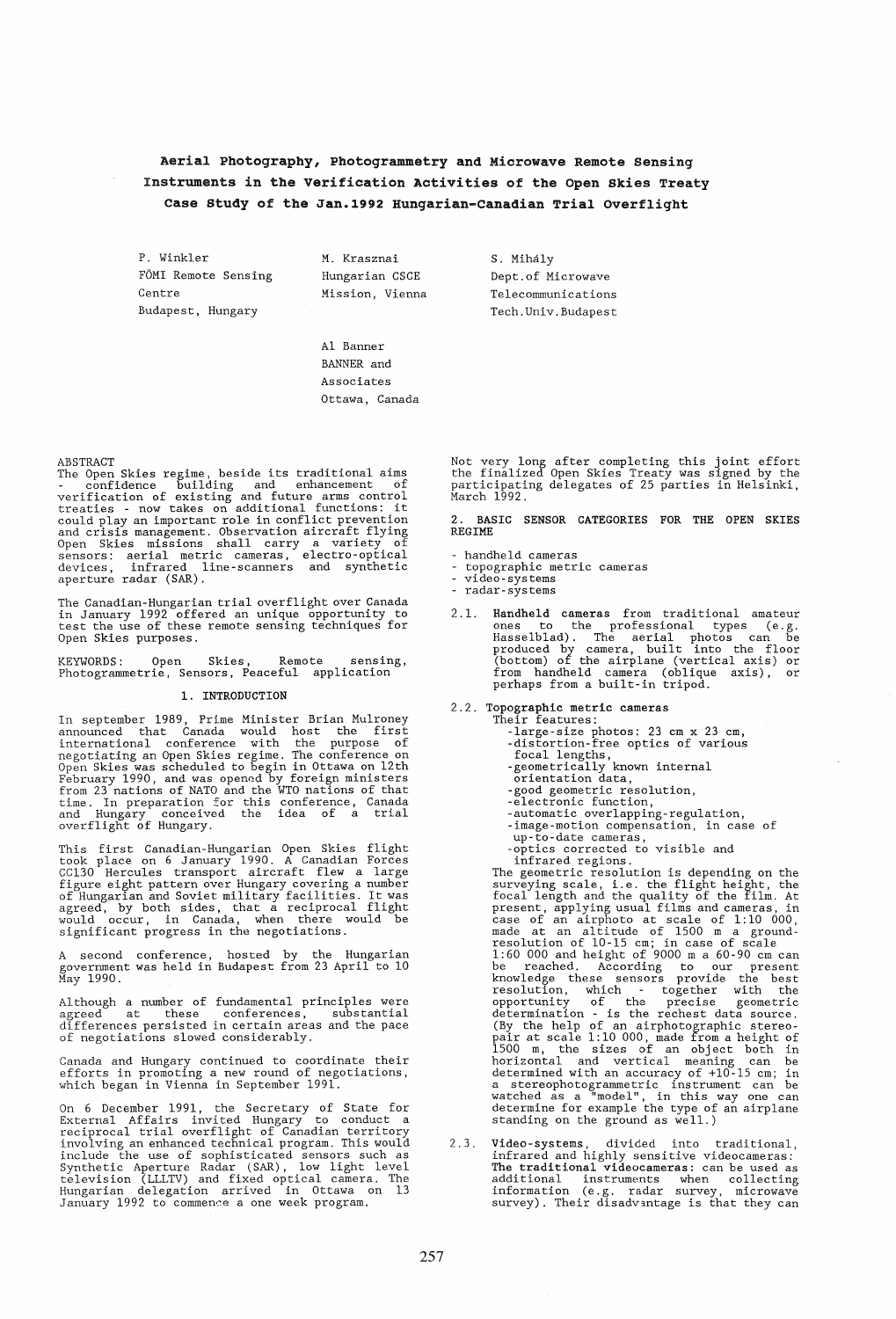be applied by sunshine and in case of cloudfree weather only. The pictures registered on videotape do not need any special processing, they can be played back in a traditional way at once.

The infrared television sets are sensibilized in thermal regions, two types of them are<br>known: Thermal cameras functioning in bands<br>35-56 nm, and the other type in 80-120 nm<br>bands, which allow to perform survey during<br>nighttime. The disadvantage of the cameras<br>belongi together. Therefore they can successfully be<br>applide under closed cloud-cover, before<br>sunrise or after sunset only. The thermal<br>values detected by cameras functioning in the<br>second channel are free of the effects of<br>sunshi

By the help of low light level videocameras - these can be purchased in the trade as well - survey can be performed also in case of light equal to a quarter of moonlight, their ground resolution is about 1-2 m.

- 2.4. The digital imaging spectrometers bring a new surveying technique, the basis of which is given by the high-resolution *CCD* camera and the programmed band-selection option. This latter one allows to make images in a very narrow bandwidth (3-5 nm) and in many (100- 200) channels; of course it opens new perspectives for aerial data acquisition, the area of applications of which has not totally been investigated yet.
- 2.5. Radar-systems

For open skies, the accepted radar sensors<br>can be any sideways-looking SAR instruments,<br>which does not have ground resolution better<br>than three meters, regarding the impulseres<br>ponse (IPR) of the system to a point target.<br> rosaltioning of the SAR antenna are required.<br>The resolution of state-of-the art systems<br>can be much better today, but it needs<br>further steps in the Open Skies Treaty to<br>achieve change of this restriction. The given<br>3 m IP

The main condition of the up-to-date aerial<br>photographic survey is the high-precise<br>navigation which needs computer control. The<br>modern navigation systems (GPS, INS) allow<br>not only the precise flight of the plane over<br>the correction).

3. AIM OF THE SECOND CANADIAN-HUNGARIAN OVERFLIGHT

The aim of this joint program was to contribute to<br>the negotiations by demonstrating some of the<br>sensor capabilities and limitations, by simulating<br>the exchange of flight recorded data, and by<br>presenting the results to neg

The Hungarian notification for the Open Skies trial overflight was sent to Canada through the CSCE communication network. The mission plan was submitted by Hungary and accepted by Canada.

### 4. TRIAL OVERFLIGHT PROGRAM

Preceding the airborne part of the program were two days of briefings, technical discussions and

demonstrations that helped set the stage for the flights. These discussions served the exchange of the understanding of the representatives of both participating sides.

The subjects of the various presentations concerned aerial photography, SAR, mission planning, sensor development and aircraft modification engineering.

The airborne part of the program involved two<br>flights. The first one, on 15 January 1992, was an<br>orientation flight carried out using a CCl15<br>Buffalo transport aircraft. It flew the same<br>routing as the sensor flight of the

The flight planning for the second, sensor-equipped<br>flight was executed by the Canada Center for Remote<br>Sensing (CCRS) based upon the agreed mission plan.<br>Routings and altitudes were modified by CCRS to<br>make optimum use of

The observation aircraft carried five CCRS crew The bostward of two pilots, one mission<br>manager and two sensor specialists. Flight<br>representatives included one cockpit/navigation<br>observer from Hungary, and two Hungarian and one<br>Canadian sensor specialists as observers.

This overflight was conducted on 16 January 1992 from Ottawa. The aircraft took off from Ottawa International Airport at 11.35 am and landed at the

same airport at 2.40 pm.<br>
Measures were taken during the overflight for<br>
Measures were taken during the overflight for<br>
Measures were taken during the overflight of<br>
Anadditional fifteen photo exposures were taken<br>
after t

SAR data collected during the overflight was recorded onto a high density digital tape, and real time quick look images were produced to supply the evaluation procedure.

Intera Kenting (SAR) and IMc Photographic Services Inc. (photography) were responsible on a commercial basis for the less than 24 hour turnaround time processing of the final products.

4. DISCUSSION OF THE COLLECTED IMAGES

Below is a brief analysis of the information retrievable from the panchromatic stereo aerial photos and hardcopies of the C-band SAR images of three distinguished areas.

4.1 General Motors Assembly<br>The resolution in the aerial photos agrees very<br>well with the predicted 15 cm. The smallest<br>interpretable elements are the windscreen of the<br>cars parking around the GM plant.<br>Additional informat stereo pairs.

The corresponding C-band (5.3 GHz) HV polarized SAR<br>image shows the same area with 6 m ground<br>resolution. The images at this resolution only give<br>a somewhat general view of the area, and mostly<br>useful for supporting the in